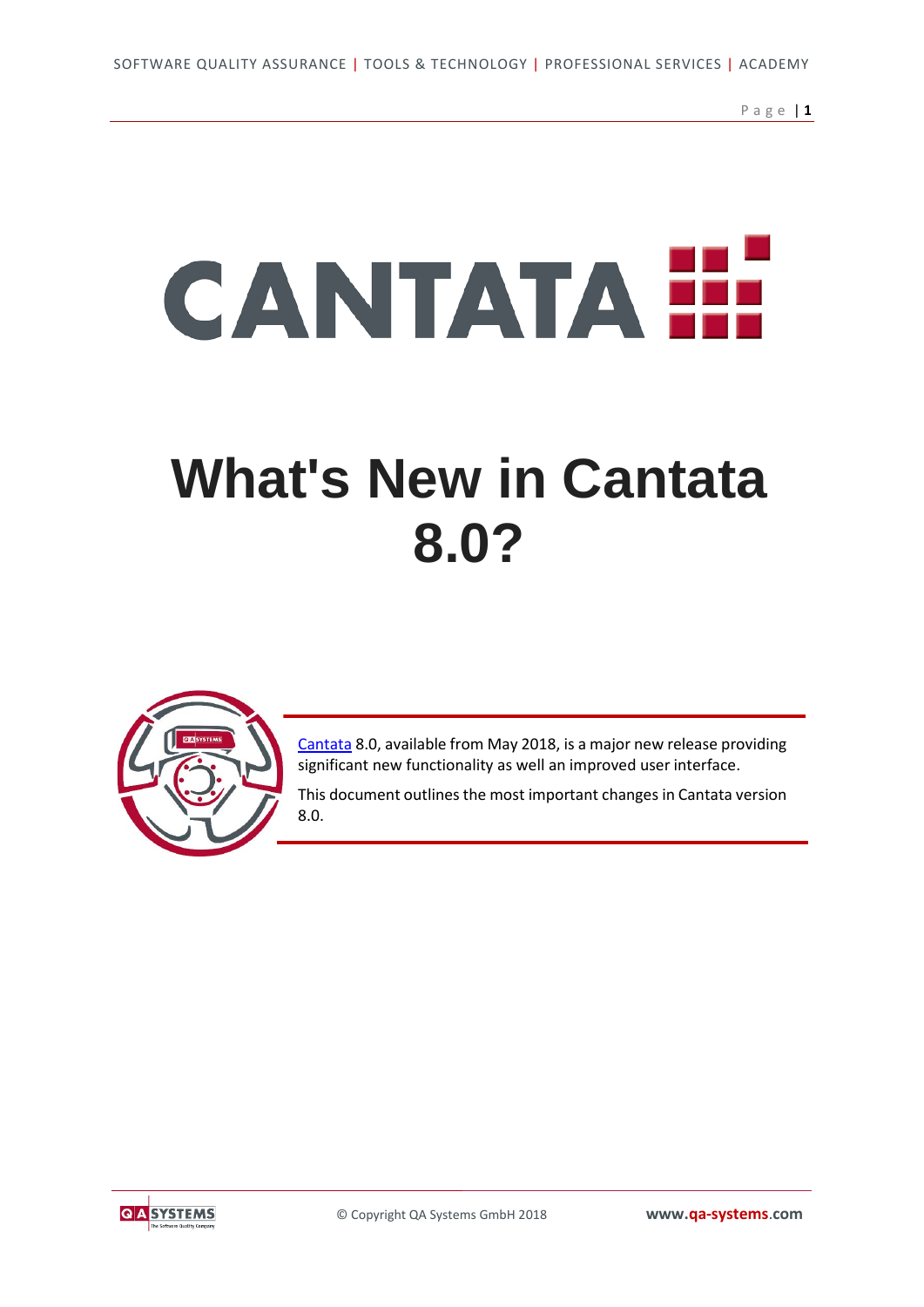## **Introduction**

Cantata 8.0, available from May 2018, is a major new release providing significant new functionality. This version automates test maintenance, makes it easier to test across multiple embedded targets, and provides greater flexibility when instrumenting code.

Version 8.0 also continues the journey started in version 7.2 to provide a user interface that is accessible and intuitive for novice users while still retaining the advanced functionality that existing users have come to expect.

Cantata 8.0 also contains many other enhancements and fixes. The full set of changes are documented in the Release Notes which track all changes in Cantata since version 4.1. The most important changes are highlighted in the sections below.

## **Code Change Analysis**

Testing earlier in the software development lifecycle improves quality & reduces code rework lateron. However, even well-planned projects will need some changes to source code after initial testing. Unit & integration tests are very dependent on the source code structure, so can be brittle (i.e. not even build) when code is changed, and fixing them can be time consuming. The new Cantata Code Change Analysis feature identifies code changes that will affect tests and helps automate test maintenance. Detailed guidance is provided on resolving these issues and suggestions can be selected triggering automatic test refactoring for many types of code change.

Thorough analysis of code changes and test dependencies identify:

- Changes to source code that affect existing test scripts
- Which test scripts are affected by code changes
- Code changes that may affect the code coverage previously achieved by the existing tests

The Code Change Analysis results are clearly identified in a new dedicated Code Change Manager. Information is retained when code was last tested and compared to the current code.

Changes detected in source code which affect existing test scripts include:

| Source Files                   | $\bullet$              | added / removed / renamed                                                                                     |
|--------------------------------|------------------------|---------------------------------------------------------------------------------------------------------------|
| <b>Header Files</b>            | $\bullet$              | added / removed / renamed                                                                                     |
| <b>Functions &amp; Methods</b> | $\bullet$              | added / removed                                                                                               |
|                                | $\bullet$              | signature changed (scope, return type, name & parameters)<br>Call changed - which may affect stubs / wrappers |
|                                | $\bullet$<br>$\bullet$ | body added/removed<br>body changed - which could affect the code coverage                                     |
| Variables                      |                        | Added / removed<br>Changed (scope, type & name etc)                                                           |

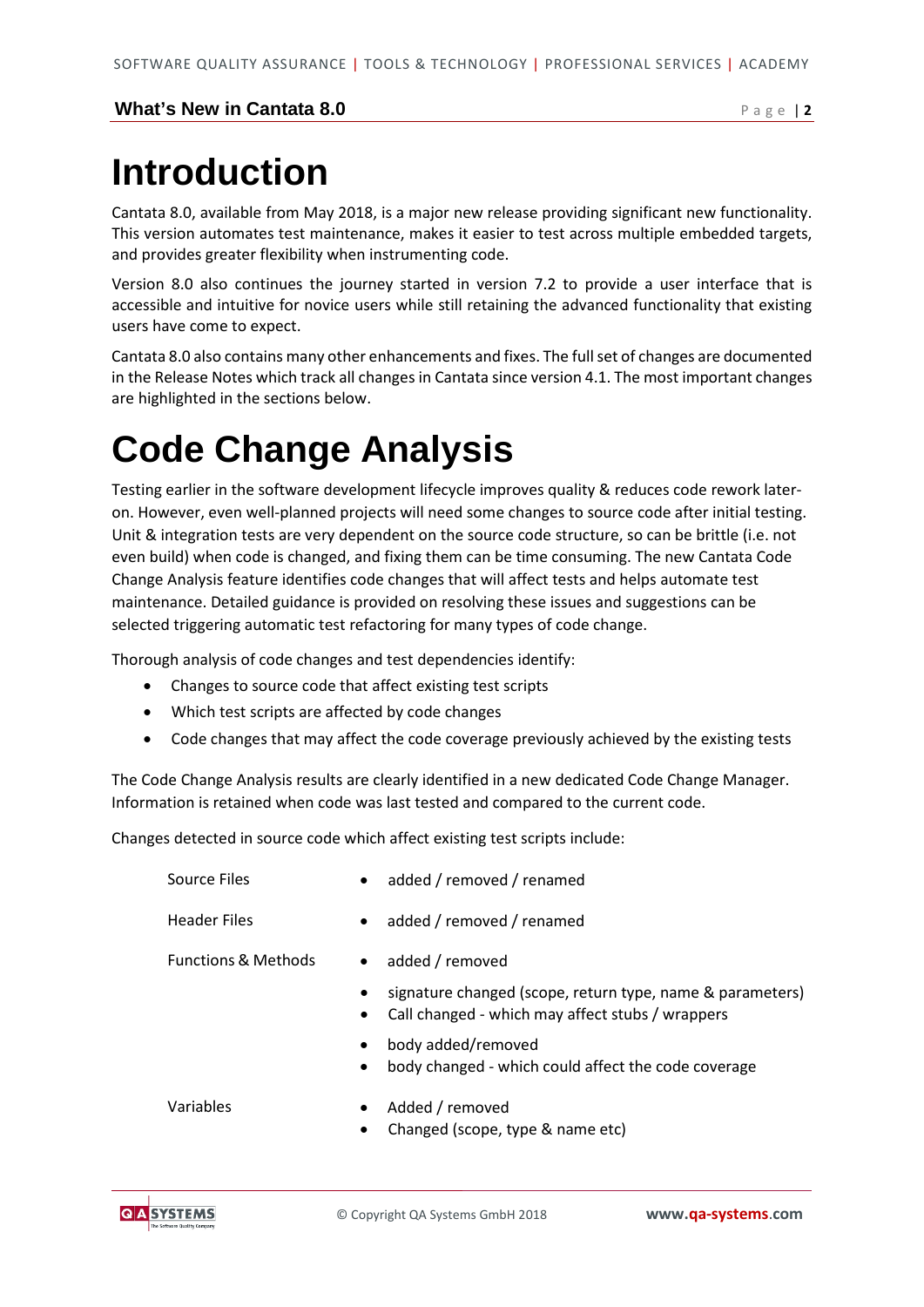Guided choices are provided for automatic updates to re-synchronise tests with the changed code:

- Details of the code changes affecting existing test scripts are provided for each source file
- Suggestions to update the test are provided with guidance on the effects of accepting the suggestion
- Test scripts are automatically refactored throughout to implement the suggested test update

| Code Change Manager &                                                                                                                                                                   |  |
|-----------------------------------------------------------------------------------------------------------------------------------------------------------------------------------------|--|
| Code Change Analysis details for test script: test_example_source_file.c                                                                                                                |  |
| $\vee$ <b>c</b> example source file.c [0 of 1 changes accepted]                                                                                                                         |  |
| <sup>68</sup> The variable my_new_static_data has been added to this file                                                                                                               |  |
| Indicates a code change has been found, that may affect the test script<br>Double click this node to display the suggestions Cantata has for updating the test script<br>$\overline{a}$ |  |
|                                                                                                                                                                                         |  |

| <b>THE</b> Cantata Suggestions                                                                                                                                    |       |
|-------------------------------------------------------------------------------------------------------------------------------------------------------------------|-------|
| <b>Suggested Test Script Updates</b>                                                                                                                              |       |
| The information contained in the tabs below are changes that could be made to the test script to resolve the potential issues following<br>the code change listed |       |
| Details of change <b>T</b> Suggestion: Add <b>T</b> Suggestion: Rename <b>T</b> Suggestion: Do nothing                                                            |       |
| The variable "my new static data" has been added to the Software Under Test as a static variable, and should be added for use within the test script              |       |
| Accept this suggestion                                                                                                                                            |       |
|                                                                                                                                                                   |       |
|                                                                                                                                                                   | Close |
|                                                                                                                                                                   |       |

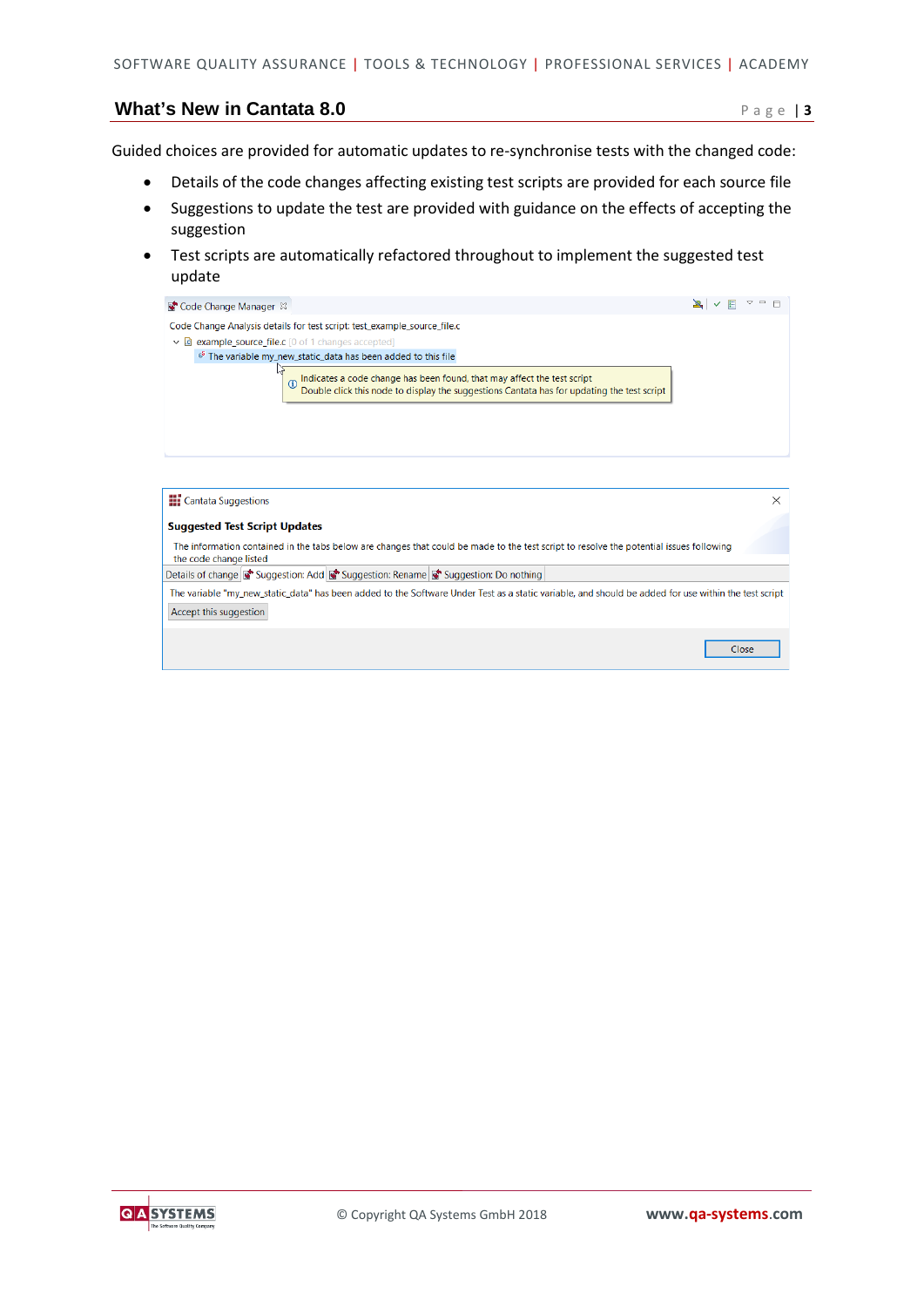## **Target Deployment Switching**

The new deployment switching feature in Cantata version 8.0 makes it easier to reuse the same tests for multiple targets and toolchains. This is particularly useful when code is reused across multiple environments for different product variants.

Separate environment specific make files are created for each target deployment. Switching between them is as easy as selecting a deployment from a dropdown menu on the main toolbar.



Reusing the same tests with different deployments makes testing across multiple environments faster, and avoids replicating whole projects just for testing. Test maintenance effort is reduced by maintaining only one set of tests. The risks associated with managing multiple copies of projects are eliminated.

The Cantata test results (.ctr) file records the specific deployment with which tests were executed, so that separate test certification ready evidence can be provided for each environment.

In addition to the built-in target deployments inside Cantata for user customisation, as new deployments are completed between releases, these are now made available to download from QA Systems.

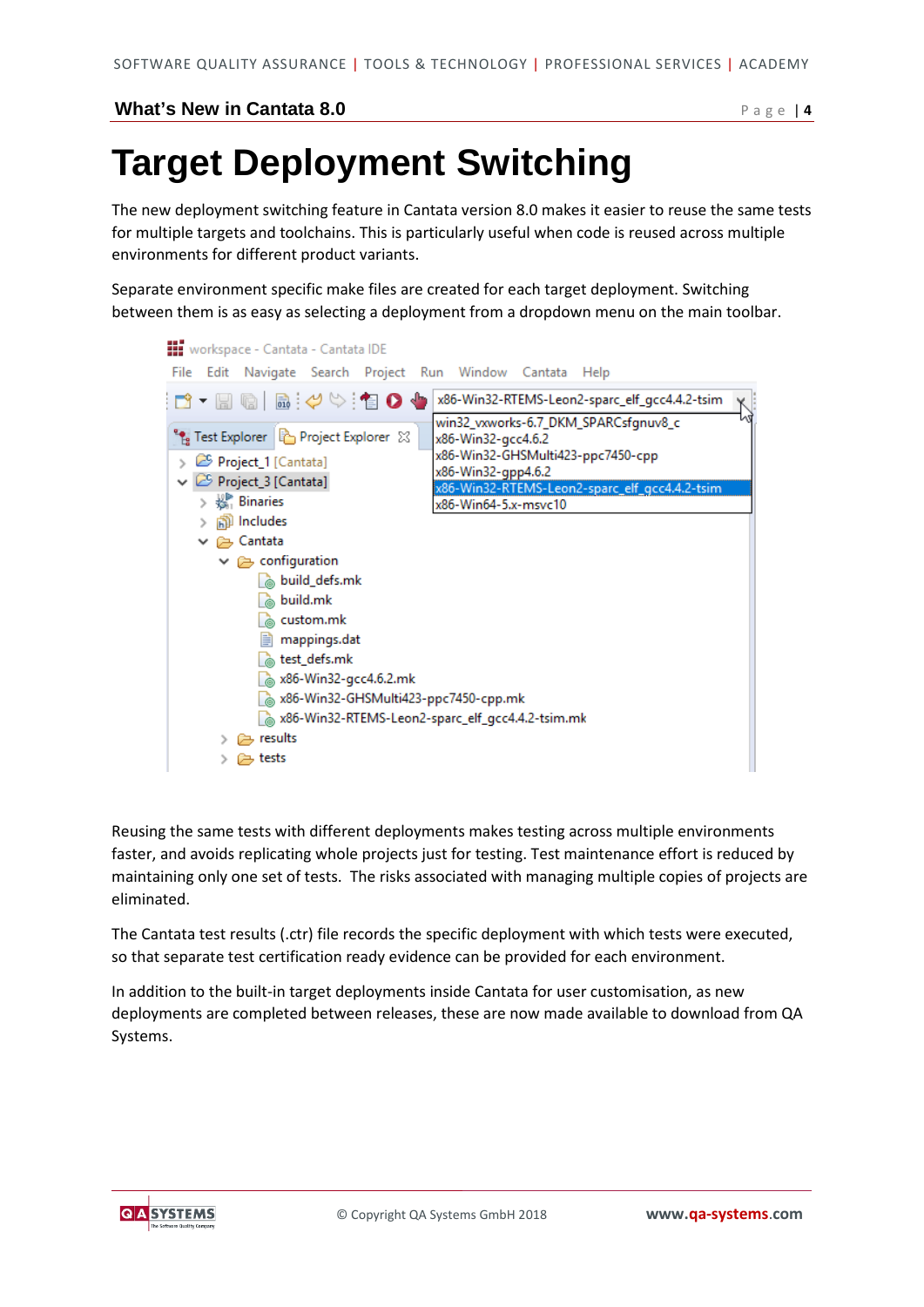## **Test Explorer**

Cantata 8.0 introduces a new Test Explorer which makes it easy to see code, tests, results and reports in one place. It is a test centric view rather than a project focused one. This is clearer and easier to navigate, showing only the information relevant to testing with Cantata.

Test Explorer provides a context sensitive control hub for all Cantata functions and views. It combines and enhances the control capabilities of Project Explorer, with the diagnostics previously shown in Coverage Results and Test Results Explorers.

New capabilities available in Test Results Explorer include:

- Direct creation and management of Cantata tests with context menus
- Filters to focus on relevant source files, test status and results
- Tool-tips display extra information and relevant results for each tree node



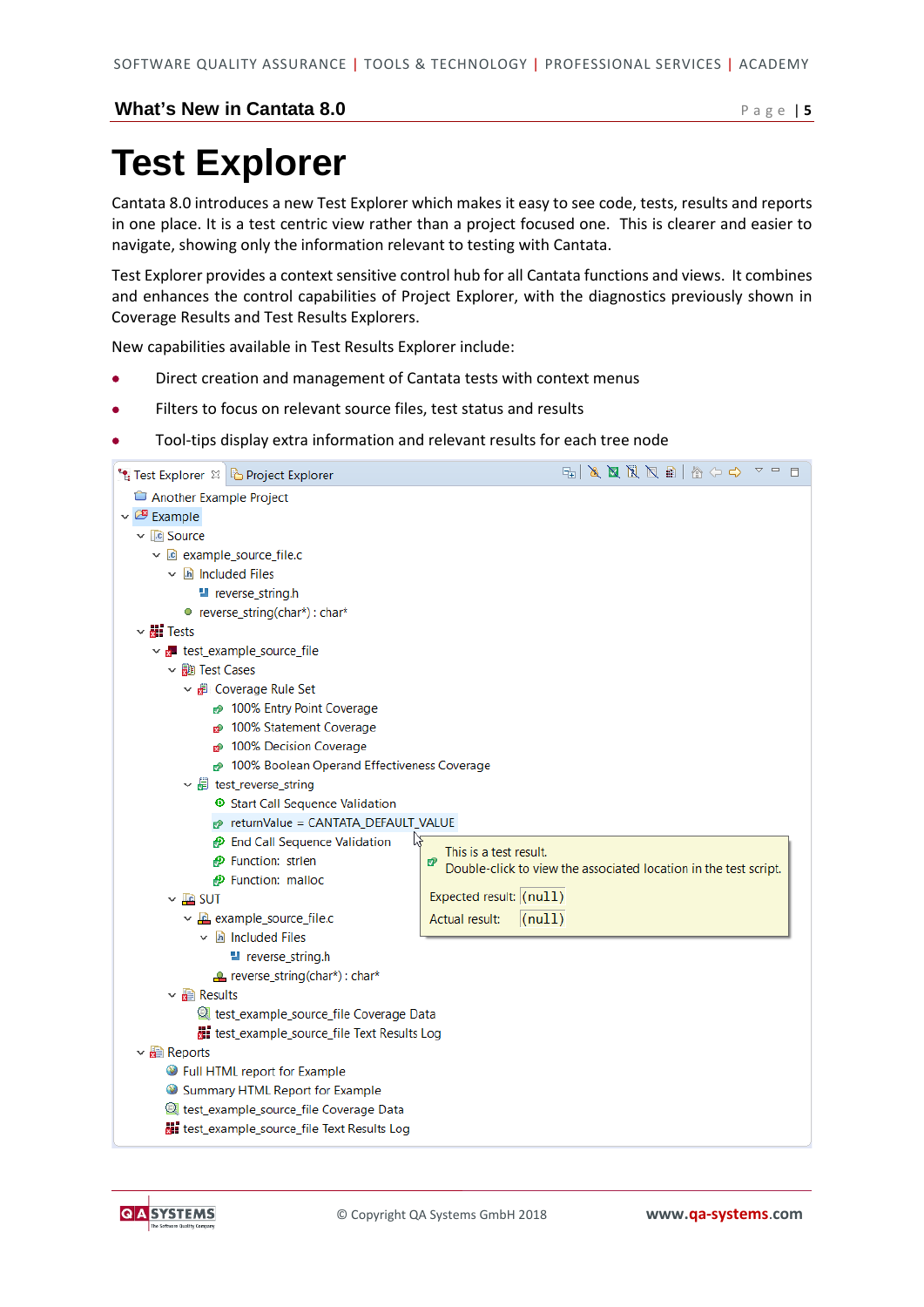## **Test Properties**

The new Test Properties view provides a single point of control for the test environment. It displays and can set the properties for any test item selected in the Test Explorer. This view enhances the control previously shown in Test Script Manager.

Test Properties allows the user to manage:

- Project and Test script level options (ipg.cop files)
- Global Data settings for testing
- Test Case function name and comment description
- Control of test build settings (make file, include path, code coverage, and static memory)
- Control of test Run Configurations (including enabling / disabling test case execution)

| <b>E</b> *Test Properties $\%$ |                      |                             |                                                                                            |                |                                              |                                                                                                                   | $\qquad \qquad \Box$<br>$\triangledown$ |
|--------------------------------|----------------------|-----------------------------|--------------------------------------------------------------------------------------------|----------------|----------------------------------------------|-------------------------------------------------------------------------------------------------------------------|-----------------------------------------|
|                                |                      |                             | This view shows the properties associated with the item selected in the Test Explorer View |                |                                              |                                                                                                                   |                                         |
| General                        |                      |                             | This page displays the settings from the ipg.cop file                                      |                |                                              |                                                                                                                   |                                         |
| <b>Test Cases</b>              |                      |                             |                                                                                            |                |                                              | This is displaying the TEST Level ipg.cop file options, this page allows you to set test-specific Cantata options |                                         |
| <b>Options File</b>            | General              |                             |                                                                                            |                |                                              | Coverage White Box Access Wrapping Custom Code Static Metrics Dependency Resolver Advanced Server                 |                                         |
| Global Data                    | Debug                |                             |                                                                                            |                |                                              |                                                                                                                   |                                         |
| <b>Build</b>                   | $\sqrt{ }$ Verbose   |                             |                                                                                            |                | Do not suppress warnings from system headers |                                                                                                                   |                                         |
| <b>Run</b>                     |                      |                             | Insert line directives Trace includes                                                      |                |                                              |                                                                                                                   |                                         |
|                                |                      | List modifications          | $\Box$ Output CSI debugging file                                                           |                |                                              |                                                                                                                   |                                         |
|                                | <b>Warning Level</b> |                             |                                                                                            |                | <b>Intermediate Files</b>                    |                                                                                                                   |                                         |
|                                |                      |                             | Enable All Warnings and Information $\sim$                                                 | <b>Discard</b> |                                              |                                                                                                                   |                                         |
|                                |                      | Instrumentation             |                                                                                            |                |                                              |                                                                                                                   |                                         |
|                                |                      | Disable all instrumentation |                                                                                            |                |                                              |                                                                                                                   |                                         |
|                                |                      |                             | Disable coverage instrumentation                                                           |                |                                              |                                                                                                                   |                                         |
|                                |                      |                             |                                                                                            |                |                                              |                                                                                                                   |                                         |
|                                | ≺                    |                             |                                                                                            |                |                                              |                                                                                                                   |                                         |

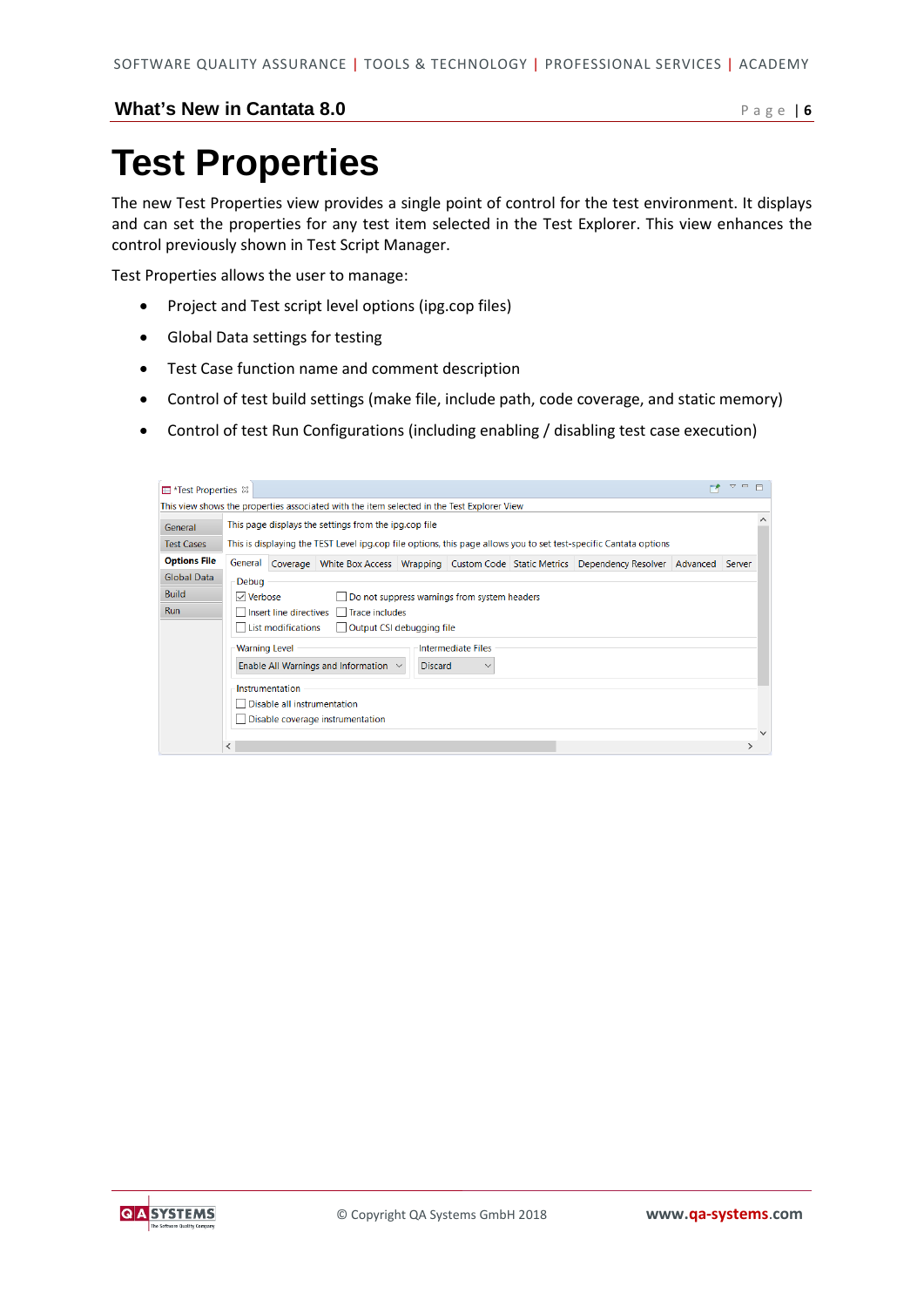## **Test Case Editor**

The Test Case Editor has been improved, new Test Steps add a deeper level of control within a test case. Test cases are separated into one or more Test Steps, each step can have its own Data setup, calls to the software under test (SUT) and checks. By default, each new test case is generated with a single test step and further test steps can be added. The order of test steps can be changed using drag & drop.

These improvements to Test Case Editor simplify test scenario creation, as multiple steps all share initial test set-up and final tear-down. Scenarios which involve retaining the state of the SUT between test steps, make it easier to verify object oriented classes or inter-dependent functions.



Other Test Case Editor improvements include: layout improvements to the Call Interface Control panel, and suggestions for accessible global variables which could be checked.

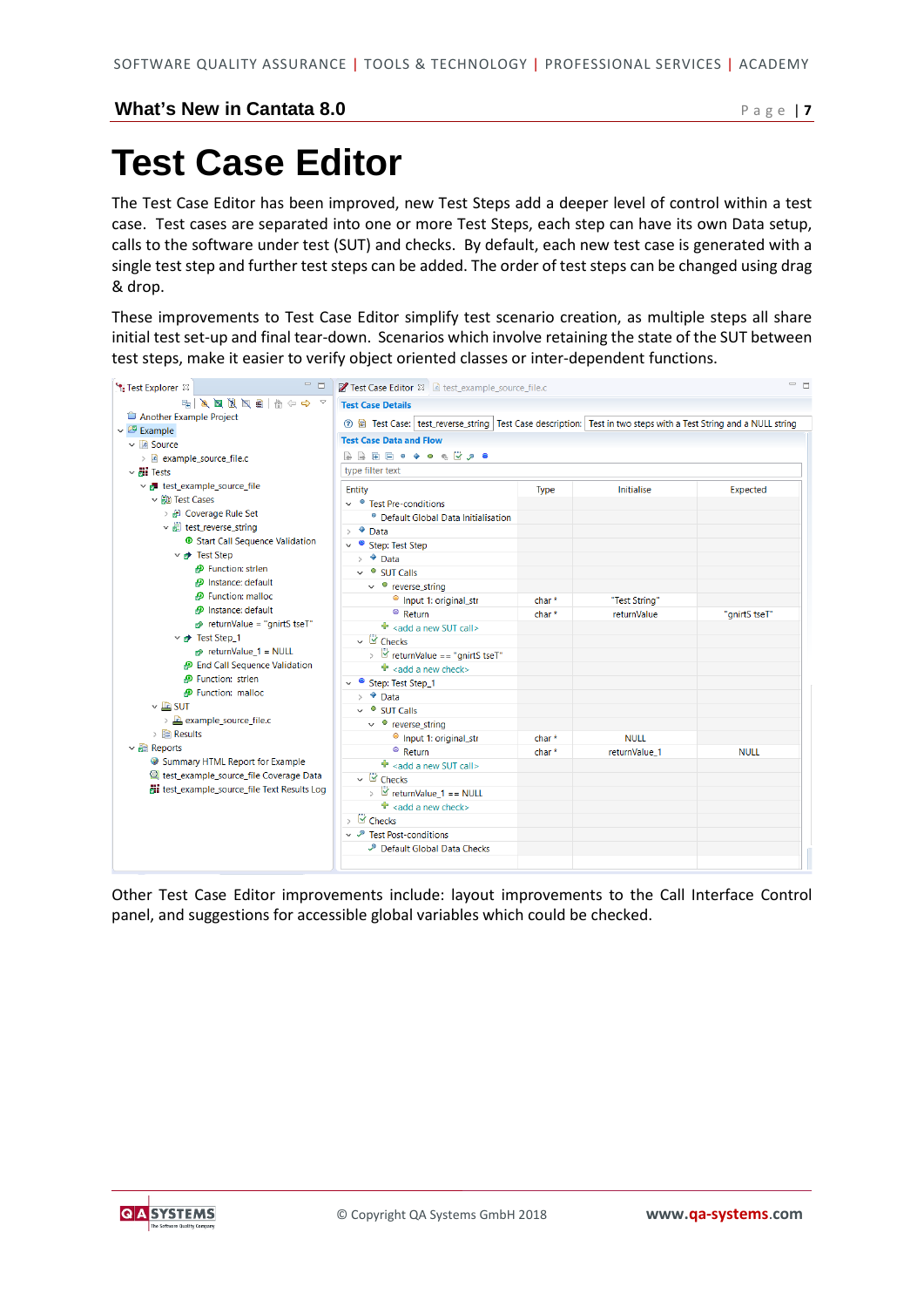## **Custom Code Injection**

It is now possible to inject extra code with instrumentation anywhere in the software under test for testing purposes.

This avoids modifying the shipped production code using conditional compilation, which can cause:

- Potential unintended behaviour in production environment
- Code bloat from residual test code
- Reduced clarity of code for maintainability

Cantata Wrapping provides the automated ability to modify code behaviour at the function call boundary, however Custom Code Injection can be used anywhere to:

- Inject errors
- Avoid use of debug jumps
- Change values of local variables
- Change values of variables and registers
- Breaking out of infinite loops
- Fire an interrupt
- Verify and store potential code fixes without modifying the production code

Custom code can be injected using the C/C++ editor to pinpoint exactly where to put it. The code snippet can be added before or after any statement.

| c example source file.c &                                                                                                                                                                                                                                                                                                              |
|----------------------------------------------------------------------------------------------------------------------------------------------------------------------------------------------------------------------------------------------------------------------------------------------------------------------------------------|
| $if (original str != NULL)$<br>€<br>start = $0$ ;<br>$end = (int) strlen(original_str);$<br>reverse str = $(char*)$ malloc(sizeof(char) * $(end + 1)$ ;                                                                                                                                                                                |
| /*<br>⊜<br>* Loop backwards through the elements of the original string copying<br>* them into the reverse string.<br>$*$<br>while(start < end)<br>Ł                                                                                                                                                                                   |
| $reverse_str[start] = original_str[(end - 1) - start)];$<br>start++;<br>qlm°                                                                                                                                                                                                                                                           |
| When building test 'test_example_source_file' the following code snippet will be inserted after this code construct:<br>float processData(struct inputValues input)<br>$input_number = input_number + 1;$<br>sprintf(outputBuffer, "Processed: %s", input.text);<br>return *(input.dataPtr) / input.number;<br>eturn reverse str,<br>γ |
|                                                                                                                                                                                                                                                                                                                                        |
| ≺                                                                                                                                                                                                                                                                                                                                      |
| ■ *codeInsert_reverse_string.txt ※                                                                                                                                                                                                                                                                                                     |
| float processData(struct inputValues input)<br>€<br>$input_number = input_number + 1$ ;<br>sprintf(outputBuffer, "Processed: %s", input.text);<br>return *(input.dataPtr) / input.number;<br>}                                                                                                                                         |

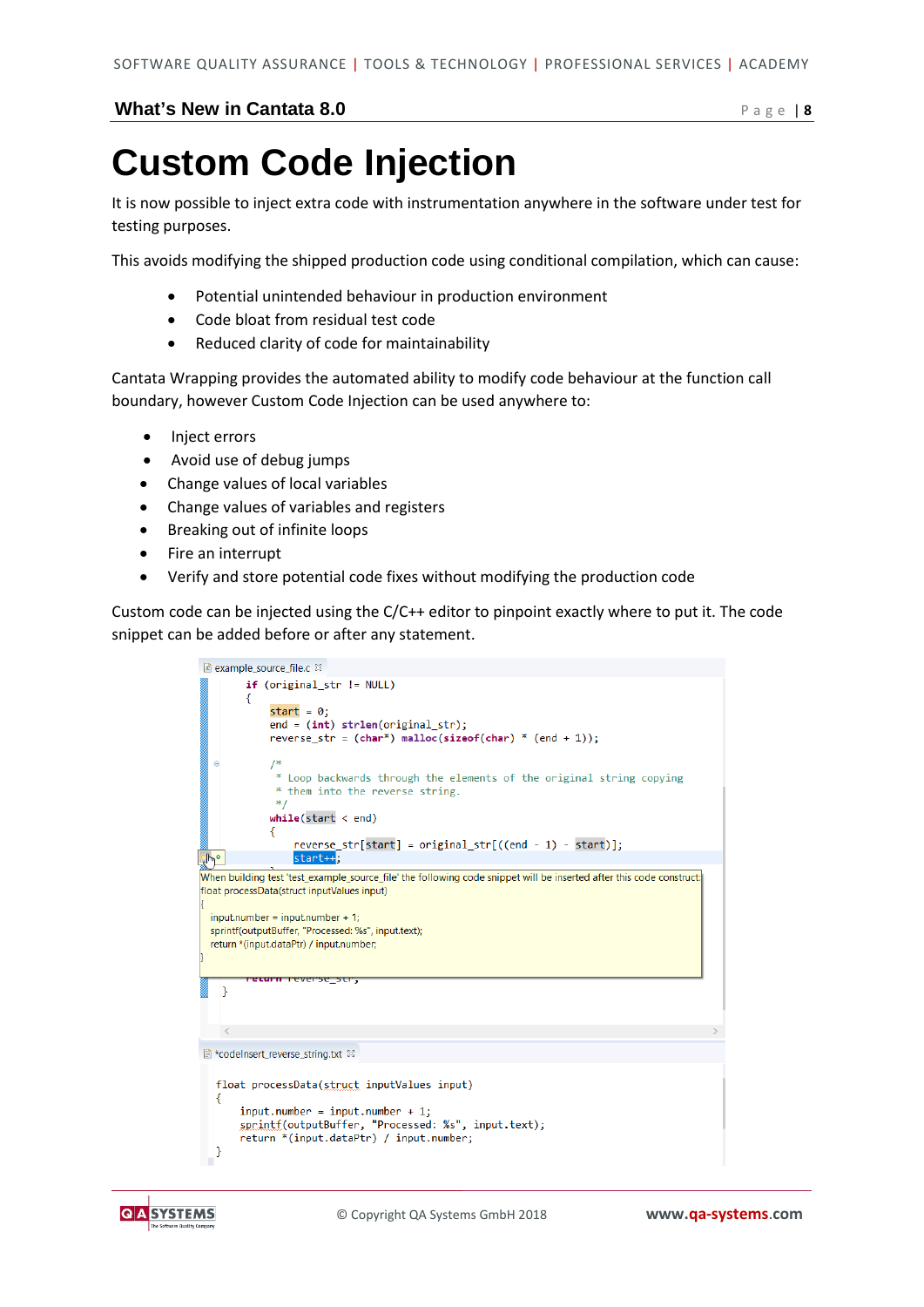The injected code is stored in a separate file and its use for one or more test scripts can be controlled from the new Cantata Test Properties view and the C/C++ editor.

| Test Properties 23           |                                                                                                                                                                                                                                                                     |                                                       | This view shows the properties associated with the item selected in the Test Explorer View |                                                                                                                   |              | $\mathbb{R}$ $\mathbb{R}$ $\mathbb{R}$ |  |  |  |
|------------------------------|---------------------------------------------------------------------------------------------------------------------------------------------------------------------------------------------------------------------------------------------------------------------|-------------------------------------------------------|--------------------------------------------------------------------------------------------|-------------------------------------------------------------------------------------------------------------------|--------------|----------------------------------------|--|--|--|
| General<br><b>Test Cases</b> |                                                                                                                                                                                                                                                                     | This page displays the settings from the ipg.cop file |                                                                                            | This is displaying the TEST Level ipg.cop file options, this page allows you to set test-specific Cantata options |              |                                        |  |  |  |
| <b>Options File</b>          |                                                                                                                                                                                                                                                                     |                                                       |                                                                                            | General Coverage White Box Access Wrapping Custom Code Static Metrics Dependency Resolver Advanced Server         |              |                                        |  |  |  |
| Global Data                  | Use this tab to enable, disable and remove the custom code insertion options for this test script. New code insertion options should be added directly from the C/C++ Editor using the Cantata context menu<br>To delete a row, select that row and press 'delete'. |                                                       |                                                                                            |                                                                                                                   |              |                                        |  |  |  |
|                              |                                                                                                                                                                                                                                                                     |                                                       |                                                                                            |                                                                                                                   |              |                                        |  |  |  |
| <b>Build</b><br>Run          | Enable                                                                                                                                                                                                                                                              | In Function                                           | From Source File                                                                           | Insert Contents of File                                                                                           | Before/After | Code Construct                         |  |  |  |
|                              |                                                                                                                                                                                                                                                                     | reverse string(char*)                                 | example source file.c                                                                      | test example source file/codelnsert reverse string.txt                                                            | After        | start + +: // On line : 35             |  |  |  |